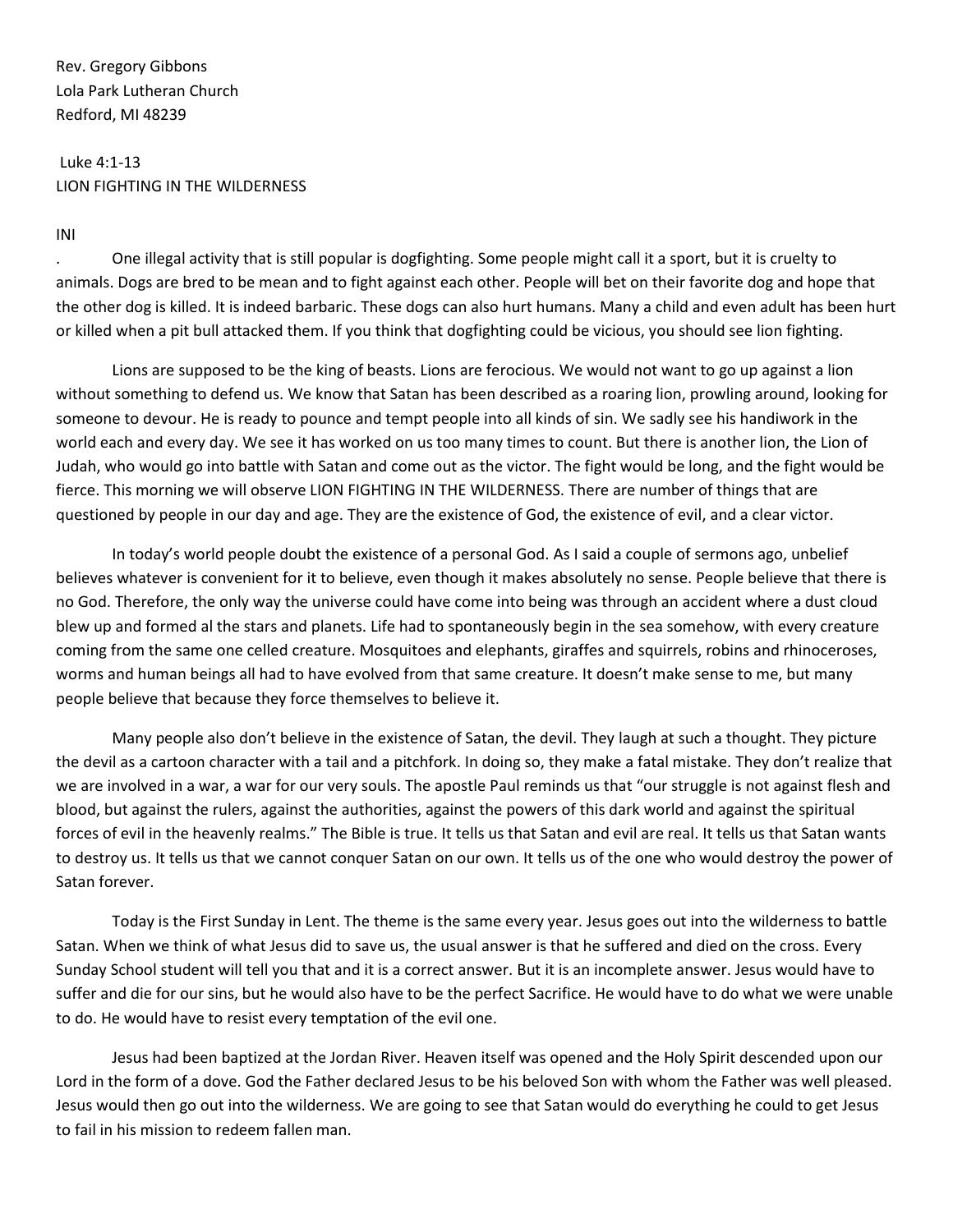Jesus would go without food for forty days. At the end of those forty days, you might well imagine that Jesus was hungry. Satan would attack him. Satan would tempt Jesus throughout these forty days. He might bombard Jesus with temptations for hours on end. He might go silent for a while. You would wonder when his next attack would begin. All his temptations could be summed up in what the Gospel writers record. We also remember that every temptation is a variation of the first one: "Did God really say?"

And that is where Satan began. "If you are the Son of God, tell this stone to become bread." God the Father had declared Jesus to be his beloved Son, but that was over 40 days ago. Did Jesus hear the Father correctly? Is that what he was really saying? Jesus is his beloved Son? It sure didn't look like it. He has been out in this wilderness and has had nothing to eat. Think of all the things that would sound so good right now: a steak, some grilled fish, a salad, some fresh bread. Yes, that's the answer. Can you close your eyes and imagine a nice fresh loaf of bread right out of the oven? You can smell it. You can taste it. Obviously, your Father is not thinking about you at all. Perhaps you aren't the Son of God. It's time to take matters into your own hands.

Does this sound familiar? Has Satan ever tried to sow seeds of doubt in your mind? Has he ever suggested that God really doesn't love you? If God loved you, then you would not be dealing with pain or depression or loneliness or any other kind of physical or emotional hurt. If God truly loved you, you wouldn't be struggling with paying your bills or having relationship problems or getting passed over for a promotion at work. If God truly loved you, everything would be going well in your life each and every day. Since everything is not going well each and every day, you can only conclude that God really doesn't love you. Oh, Satan works that one so well. We've all fallen for it temporarily. Some have become convinced to have nothing to do with God permanently.

We also need to remember that temptation by itself is not sin. Temptation can be a sinful thought or suggestion entering the mind. We cannot escape them as long as we are in this sinful world. But the suggestions by themselves are not sin. It is only when we continue to entertain these thoughts and act upon them that they become sin. James describes the process: "Each one is tempted when, by his own evil desire, he is dragged away and enticed. Then after desire has conceived, it gives birth to sin, and sin, when it is fully grown, gives birth to death."

Jesus heard what Satan was suggesting. He simply would not entertain the thought. He would not doubt what his heavenly Father had said. By performing a miracle in turning a stone into a loaf of freshly baked bread, Jesus would be saying that he could not trust his Father to provide for his needs. It would also be saying that Jesus would not want to face pain or suffering, the very reason that he had come into the world.

Jesus would show his trust by turning to the Scriptures. It is written, "Man does not live by bread alone." The nation of Israel had failed the test over and over again in the same wilderness. Even though God had shown his miraculous power many times, they rebelled against him. They did not trust that he would give them food, at least not the kind of food that they wanted. Jesus showed perfect trust in his Father's promises.

The second temptation is built on a lie. Satan is very good at that. He is the prince of lies. He is the deceiver. He is very good at lying. He is the master of it. He can make you believe that up is down and left is right and even that he is God. Yes, that is what he told Jesus. He shows Jesus all the kingdoms of the world and claims for himself the power and authority that only God has. He says that all the authority and splendor had been given to him and he, in turn, can give it to anyone he wants. "Well, Jesus, I can give it to you. All you have to do is bow down and worship me."

We've heard that one before as well. Satan offers power and wealth and health and glory. You can have these things and you can have them without God. You don't have to confess your sins. You don't have to seek God's forgiveness. You don't need to go to church or read the Scriptures. Just listen to me and you will have everything your heart desires. It sounds pretty good to our ears. Once again, he was telling Jesus that he could have glory without